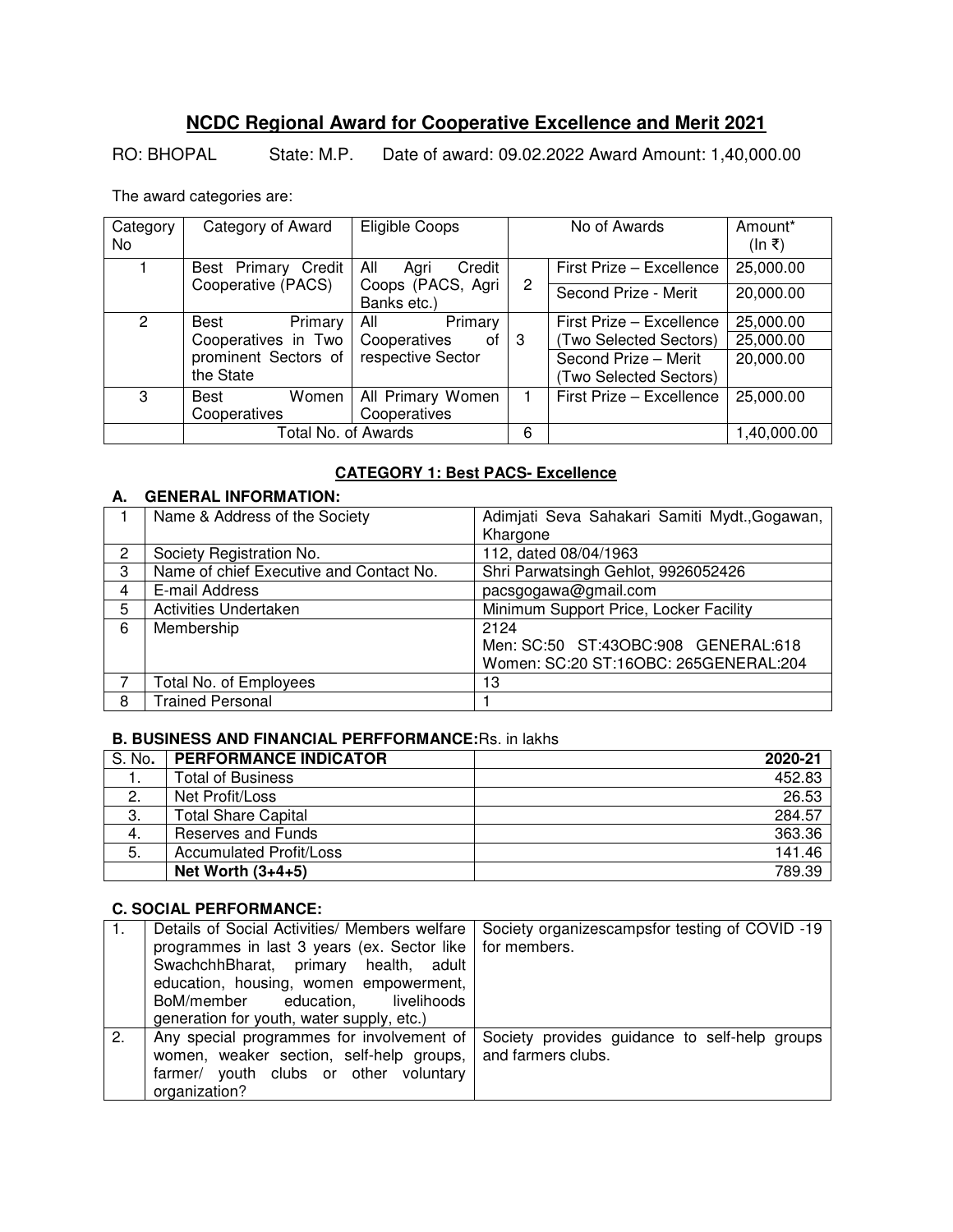# **CATEGORY 1: Best PACS- Merit**

### **A. GENERAL INFORMATION:**

|   | Name & Address of the Society           | SewaSahakari Samiti Mydt., Jamsaoli, Chhindwara                                              |
|---|-----------------------------------------|----------------------------------------------------------------------------------------------|
| 2 | Society Registration No.                | 824, dated 27/09/1960                                                                        |
| 3 | Name of chief Executive and Contact No. | Shri Ratnakar P. Lodekar, 7999350996                                                         |
| 4 | E-mail Address                          | s.cs.jamsawali@gmail.com                                                                     |
| 5 | Activities Undertaken                   | Distribution of fertilizer & seeds, PDS and Banking<br>Activities.                           |
| 6 | Membership                              | Total: 1230<br>Men: SC:132 ST:07 OBC:687 GENERAL:60<br>Women: SC:62 ST:02 OBC:260 GENERAL:20 |
|   | Total No. of Employees                  | 5                                                                                            |
| 8 | <b>Trained Personal</b>                 |                                                                                              |

### **B. BUSINESS AND FINANCIAL PERFFORMANCE:**

Rs. in lakhs

| S. No. | <b>PERFORMANCE INDICATOR</b>   | 2020-21 |
|--------|--------------------------------|---------|
|        | <b>Total of Business</b>       | 120.6   |
| 2.     | Net Profit/Loss                | 1.78    |
| 3.     | <b>Total Share Capital</b>     | 29.88   |
| 4.     | <b>Reserves and Funds</b>      | 27.43   |
| 5.     | <b>Accumulated Profit/Loss</b> | 60.50   |
|        | Net Worth $(3+4+5)$            | 117 81  |

|    | Details of Social Activities/ Members welfare<br>programmes in last 3 years (ex. Sector like<br>Swachchh Bharat, primary health, adult<br>education, housing, women empowerment,<br>BoM/member education, livelihoods<br>generation for youth, water supply, etc.) | Society provides facility of custom hiring center at<br>minimum cost for members. |
|----|--------------------------------------------------------------------------------------------------------------------------------------------------------------------------------------------------------------------------------------------------------------------|-----------------------------------------------------------------------------------|
| 2. | Any special programmes for involvement of<br>women, weaker section, self-help groups,<br>farmer/ youth clubs or other voluntary<br>organization?                                                                                                                   | Society provides assistance to weaker section<br>during COVID-19.                 |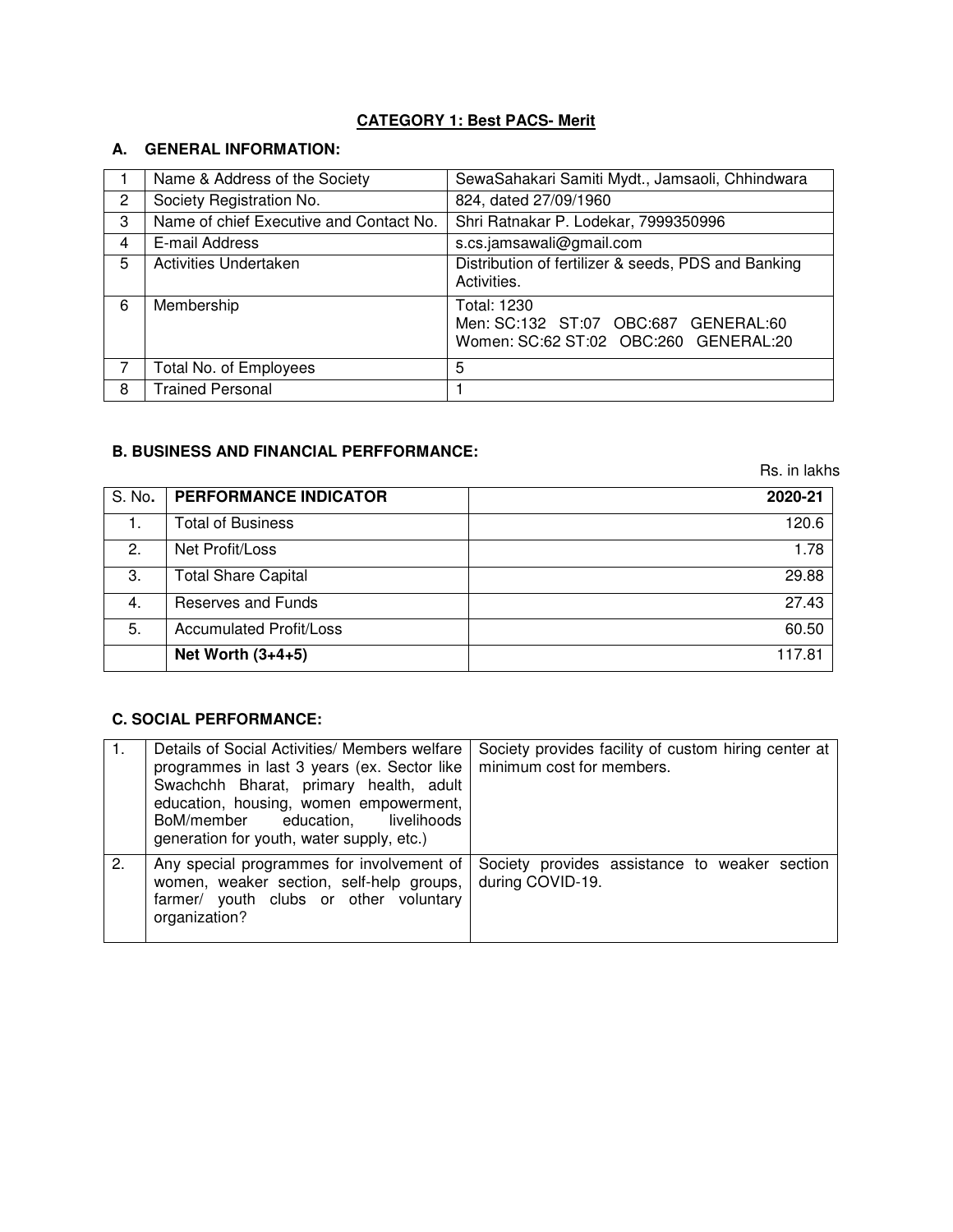# **CATEGORY2 Sector1: Best Primary Coop Society in Prominent Sectors (Sector 1 – Thrift)Excellence**

### **A. GENERAL INFORMATION:**

|   | Name & Address of the Society           | Sadguru SakhSahakari Sanstha Mydt.,      |
|---|-----------------------------------------|------------------------------------------|
|   |                                         | 41 Subash Marg, Near NalchaDarwaza, Dhar |
| 2 | Society Registration No.                | 1402, dated 08/01/2014                   |
| 3 | Name of chief Executive and Contact No. | Shri Rupesh Survey, 9575058876           |
| 4 | E-mail Address                          | sadgurusakhsamiti@rediffmail.com         |
| 5 | <b>Activities Undertaken</b>            | <b>Banking Activities</b>                |
| 6 | Membership                              | <b>Total: 3098</b>                       |
|   |                                         | Men: SC:110 ST:101 OBC:408 GENERAL:1538  |
|   |                                         | Women: SC:33 ST:50 OBC:221 GENERAL:637   |
|   | Total No. of Employees                  |                                          |
| 8 | <b>Trained Personal</b>                 |                                          |

# **B. BUSINESS AND FINANCIAL PERFFORMANCE:**

|        |                                | Rs. in lakhs |  |
|--------|--------------------------------|--------------|--|
| S. No. | <b>PERFORMANCE INDICATOR</b>   | 2020-21      |  |
|        | <b>Total of Business</b>       | 9025.87      |  |
| 2.     | Net Profit/Loss                | 20.84        |  |
| З.     | <b>Total Share Capital</b>     | 330.98       |  |
| 4.     | <b>Reserves and Funds</b>      | 275.56       |  |
| 5.     | <b>Accumulated Profit/Loss</b> | 20.84        |  |
|        | Net Worth $(3+4+5)$            | 627.38       |  |
|        |                                |              |  |

|    | Details of Social Activities/ Members welfare Society<br>programmes in last 3 years (ex. Sector like<br>Bharat, primary health, adult<br>Swachchh<br>education, housing, women empowerment,<br>BoM/member education, livelihoods generation   home and education loan. | training<br>organizes educational<br>programme on KutumbsahayataYojna and<br>Cooperative by-laws. Guide Members on<br>employment, health insurance and access to                                                                   |
|----|------------------------------------------------------------------------------------------------------------------------------------------------------------------------------------------------------------------------------------------------------------------------|------------------------------------------------------------------------------------------------------------------------------------------------------------------------------------------------------------------------------------|
| 2. | for youth, water supply, etc.)<br>Any special programmes for involvement of<br>self-help groups,<br>weaker section,<br>women.<br>clubs or other<br>voluntary<br>farmer/<br>vouth<br>organization?                                                                      | Society provide financial assistant to women,<br>weaker section and self helps<br>groups.<br>Guidance is provided<br>different<br>to<br>cooperatives. Provide financial assistance<br>and guidance to farmer producer organisation |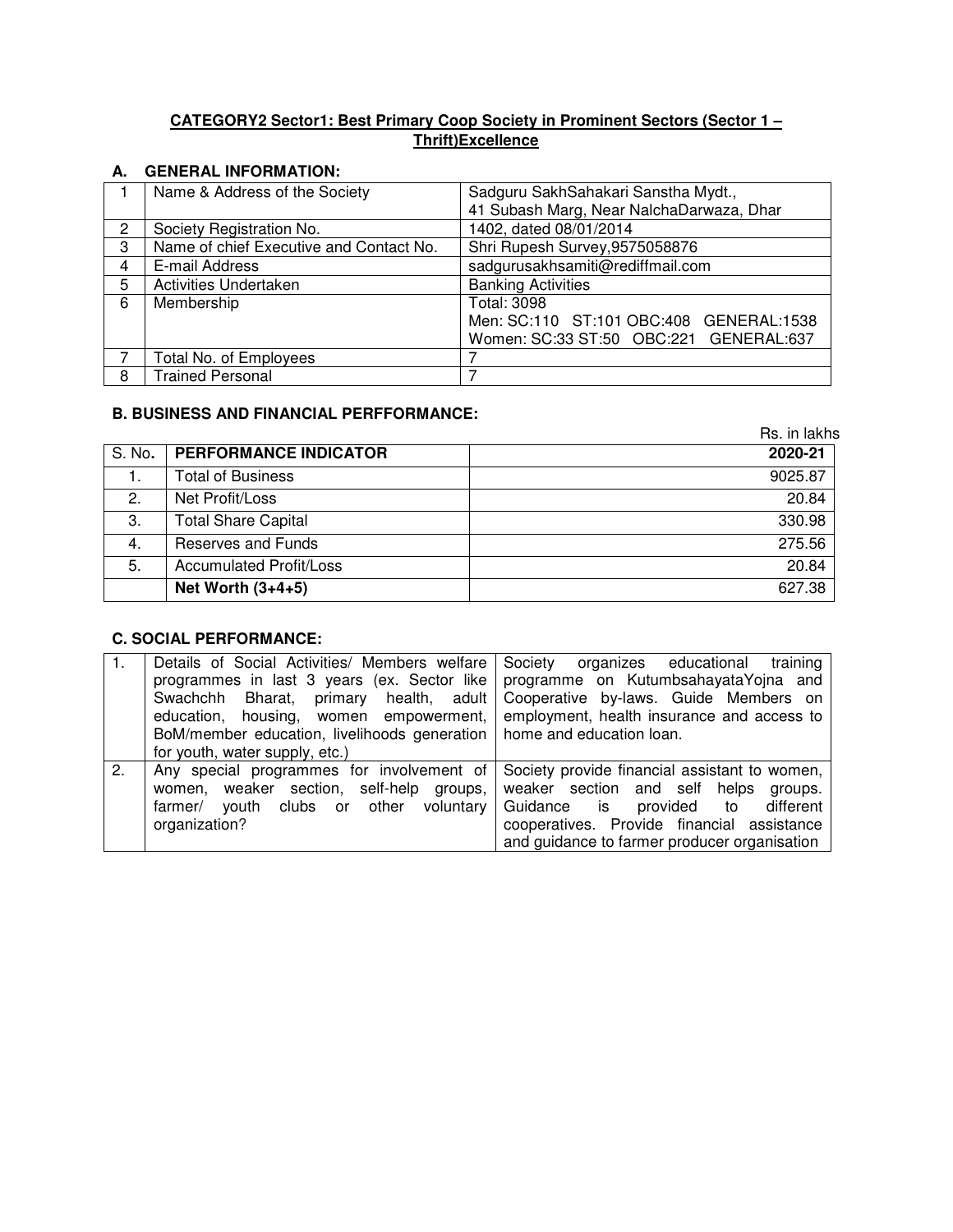# **CATEGORY 2 Sector 1: Best Primary Coop Society in Prominent Sectors (Sector 1 – Credit) Merit**

#### **A. GENERAL INFORMATION:**

|   | Name & Address of the Society           | Shri<br>Gujrati<br>Samaj<br>Rami<br>Mali<br>NavyuvakSakhSahakari Sanstha Mydt. Naugaon,<br>distt. Dhar |
|---|-----------------------------------------|--------------------------------------------------------------------------------------------------------|
| 2 | Society Registration No.                | 1404, dated 08/01/2014                                                                                 |
| 3 | Name of chief Executive and Contact No. | Shri Ramprasad Harod, 9424043542                                                                       |
| 4 | E-mail Address                          | sgrmsnsssmndhar@gmail.com                                                                              |
| 5 | Activities Undertaken                   | <b>Banking Activies</b>                                                                                |
| 6 | Membership                              | Total: 1761 (All OBC)<br>Men: 1001<br>Women: 760                                                       |
|   | Total No. of Employees                  | 3                                                                                                      |
| 8 | <b>Trained Personal</b>                 | 3                                                                                                      |

# **B. BUSINESS AND FINANCIAL PERFFORMANCE:**

|        |                                | Rs. in lakhs |
|--------|--------------------------------|--------------|
| S. No. | <b>PERFORMANCE INDICATOR</b>   | 2020-21      |
|        | <b>Total of Business</b>       | 3624.34      |
| 2.     | Net Profit/Loss                | 23.66        |
| 3.     | <b>Total Share Capital</b>     | 150.83       |
| 4.     | <b>Reserves and Funds</b>      | 226.82       |
| 5.     | <b>Accumulated Profit/Loss</b> | 0            |
|        | Net Worth $(3+4+5)$            | 377.65       |

|    | Details of Social Activities/ Members welfare<br>programmes in last 3 years (ex. Sector like<br>Swachchh Bharat, primary health, adult<br>education, housing, women empowerment,<br>BoM/member education, livelihoods generation<br>for youth, water supply, etc.) | Training programs are organized regarding<br>awareness of cooperative by-laws and Saral<br>Rin Yojna.<br>Provide financial assistance for education,<br>housing and family welfare. |
|----|--------------------------------------------------------------------------------------------------------------------------------------------------------------------------------------------------------------------------------------------------------------------|-------------------------------------------------------------------------------------------------------------------------------------------------------------------------------------|
| 2. | Any special programmes for involvement of<br>weaker section, self-help groups,<br>women.<br>clubs or other<br>voluntary<br>farmer/<br>vouth<br>organization?                                                                                                       | Provide financial assistance at lowest rate to<br>women and weaker section for employement.                                                                                         |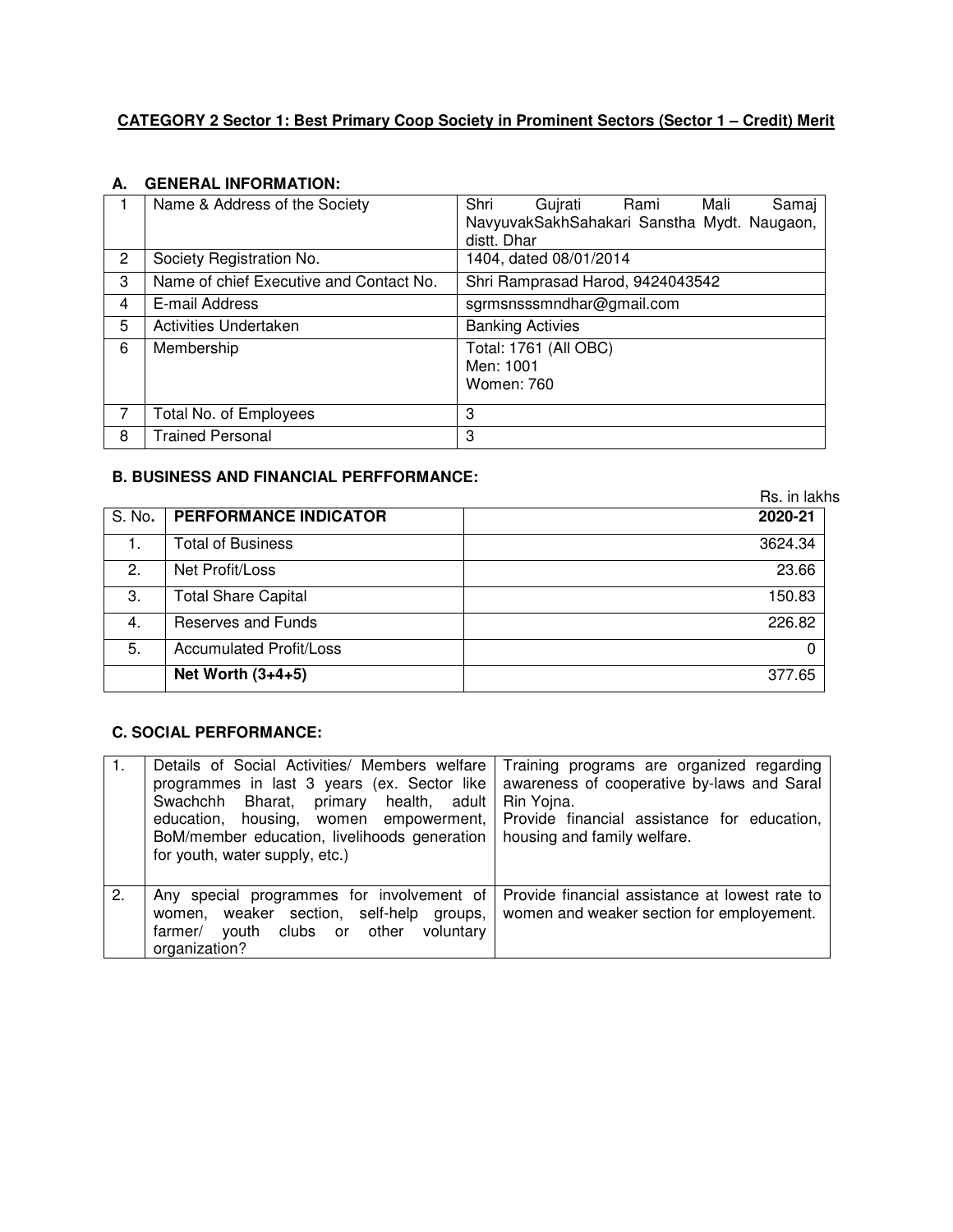### **CATEGORY 2 Sector2: Best Primary Coop Society in prominent Sectors (sector2 - Processing)Excellence**

### **A. GENERAL INFORMATION:**

|   | Name & Address of the Society           | PrathmikVanopajSahakari Samiti Mydt., Rehti,<br>Sehore                                    |
|---|-----------------------------------------|-------------------------------------------------------------------------------------------|
| 2 | Society Registration No.                | 929, dated 16/11/1988                                                                     |
| 3 | Name of chief Executive and Contact No. | Suresh Chand Yadav, 9893694455                                                            |
| 4 | E-mail Address                          | Sureshyadav9893@gmail.com                                                                 |
| 5 | Activities Undertaken                   | Tendu Leave Business and Processing of herb                                               |
| 6 | Membership                              | Total:536<br>Men: SC:72 ST:172 OBC:167 GENERAL:38<br>Women: SC:06 ST:36 OBC:35 GENERAL:10 |
|   | <b>Total No. of Employees</b>           | 15                                                                                        |
| 8 | <b>Trained Personal</b>                 | 3                                                                                         |

# **B. BUSINESS AND FINANCIAL PERFFORMANCE:**

|        |                                | Rs. in lakhs |
|--------|--------------------------------|--------------|
| S. No. | <b>PERFORMANCE INDICATOR</b>   | 2020-21      |
|        | <b>Total of Business</b>       | 113.63       |
| 2.     | Net Profit/Loss                | 8.44         |
| 3.     | <b>Total Share Capital</b>     | 0.23         |
| 4.     | <b>Reserves and Funds</b>      | 52.98        |
| 5.     | <b>Accumulated Profit/Loss</b> | 8.44         |
|        | Net Worth $(3+4+5)$            | 61.65        |

| $\mathbf{1}$ . | Details of Social Activities/ Members welfare<br>program in last 3 years (ex. Sector like<br>Swachchh Bharat, primary health, adult<br>education, housing, women empowerment,<br>BoM/member education,<br>livelihoods<br>generation for youth, water supply, etc.) | Society provide health insurance to tendu leaves<br>family and scholarship to<br>collector's<br>their<br>dependent. To ensure regular employment<br>collection of raw drugs is also done by these<br>collectors. Training program was organized<br>regarding destruction free exploitation              |
|----------------|--------------------------------------------------------------------------------------------------------------------------------------------------------------------------------------------------------------------------------------------------------------------|---------------------------------------------------------------------------------------------------------------------------------------------------------------------------------------------------------------------------------------------------------------------------------------------------------|
| 2.             | Any special<br>program for involvement of<br>women, weaker section, self-help groups,<br>farmer/ youth clubs or other voluntary<br>organization?                                                                                                                   | Societyorganizes training program to collection of<br>raw drugs, employment orientation of students.<br>Society provides free medical checkup and<br>treatment facilities. Organize awareness program<br>related to ayurveda. Society also assistance in<br>development of a road and a community hall. |